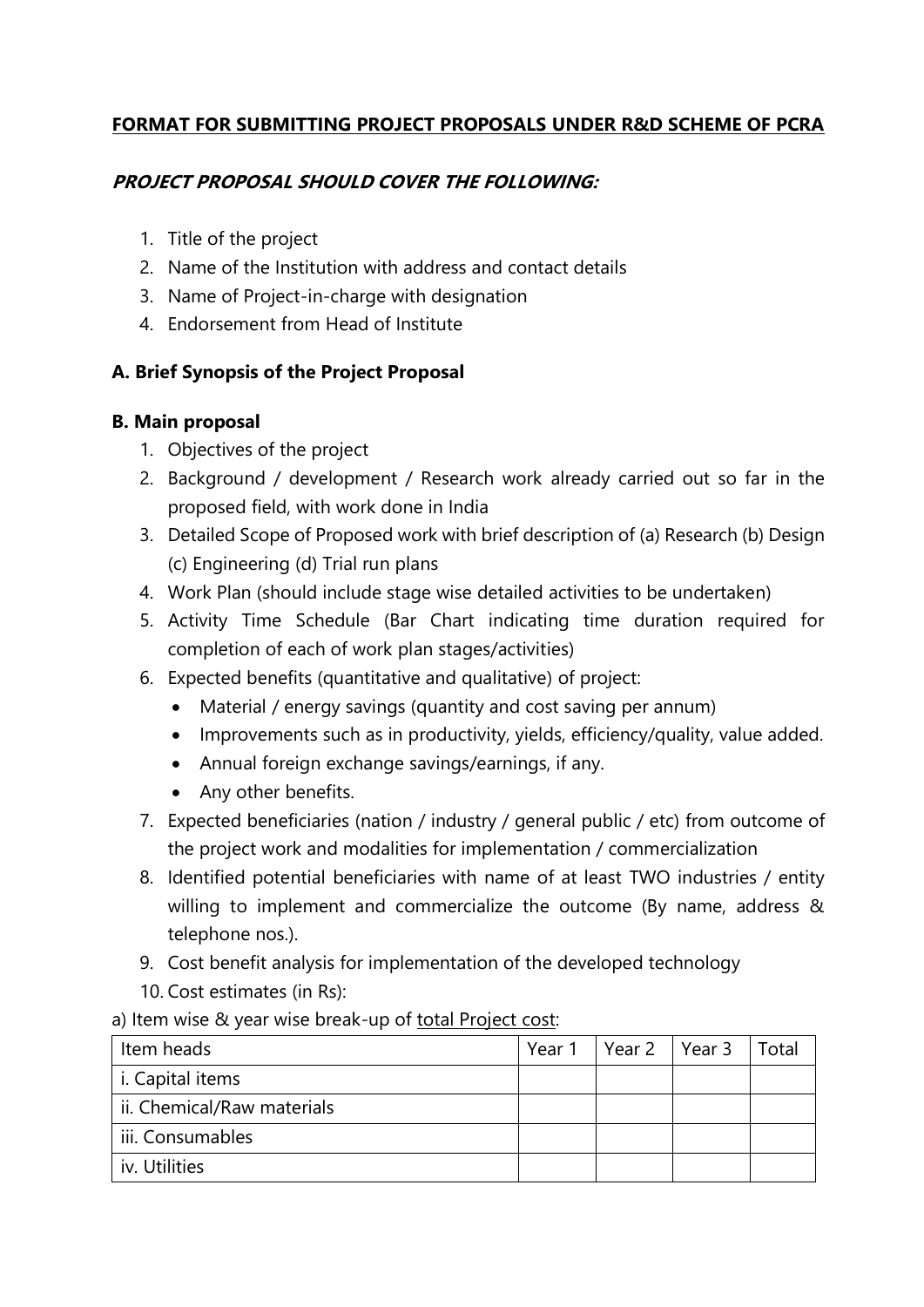| v. Consultancy                  |  |  |
|---------------------------------|--|--|
| vi. Travel                      |  |  |
| vii. Stationery                 |  |  |
| viii. Manpower*                 |  |  |
| ix. Workshop/ Seminar**         |  |  |
| x. Miscellaneous/contingency*** |  |  |
| Total                           |  |  |
| Overheads, if any               |  |  |
| GST / other taxes, if any       |  |  |
| <b>Grand Total</b>              |  |  |

b) Item wise & Year wise break-up of funds required from PCRA for the project:

| Item heads                      | Year 1 | Year 2 | Year 3 | Total |
|---------------------------------|--------|--------|--------|-------|
| i. Capital items#               |        |        |        |       |
| ii. Chemical/Raw materials      |        |        |        |       |
| iii. Consumables                |        |        |        |       |
| iv. Utilities                   |        |        |        |       |
| v. Consultancy                  |        |        |        |       |
| vi. Travel                      |        |        |        |       |
| vii. Stationery                 |        |        |        |       |
| viii. Manpower*                 |        |        |        |       |
| ix. Workshop/ Seminar**         |        |        |        |       |
| x. Miscellaneous/contingency*** |        |        |        |       |
| Total                           |        |        |        |       |
| Overheads, if any               |        |        |        |       |
| GST / other taxes, if any       |        |        |        |       |
| <b>Grand Total</b>              |        |        |        |       |

Note:

# Only partial funding/ grant-in-aid may be sought for the Capital items and Instruments to be procured for the project.

\* Manpower engaged for the project should have sufficient relevant knowledge and experience, and project completion should not be hampered due to manpower.

\*\* Institution will have to prepare one film of 10-15 minutes' duration and a brochure on the project. Also Workshop/ seminar will have to be organized for dissemination of project findings. Accordingly, cost estimates need to be included in the project cost.

\*\*\* The total estimated cost against miscellaneous/ contingency expenses head should not exceed 10% of the total project cost.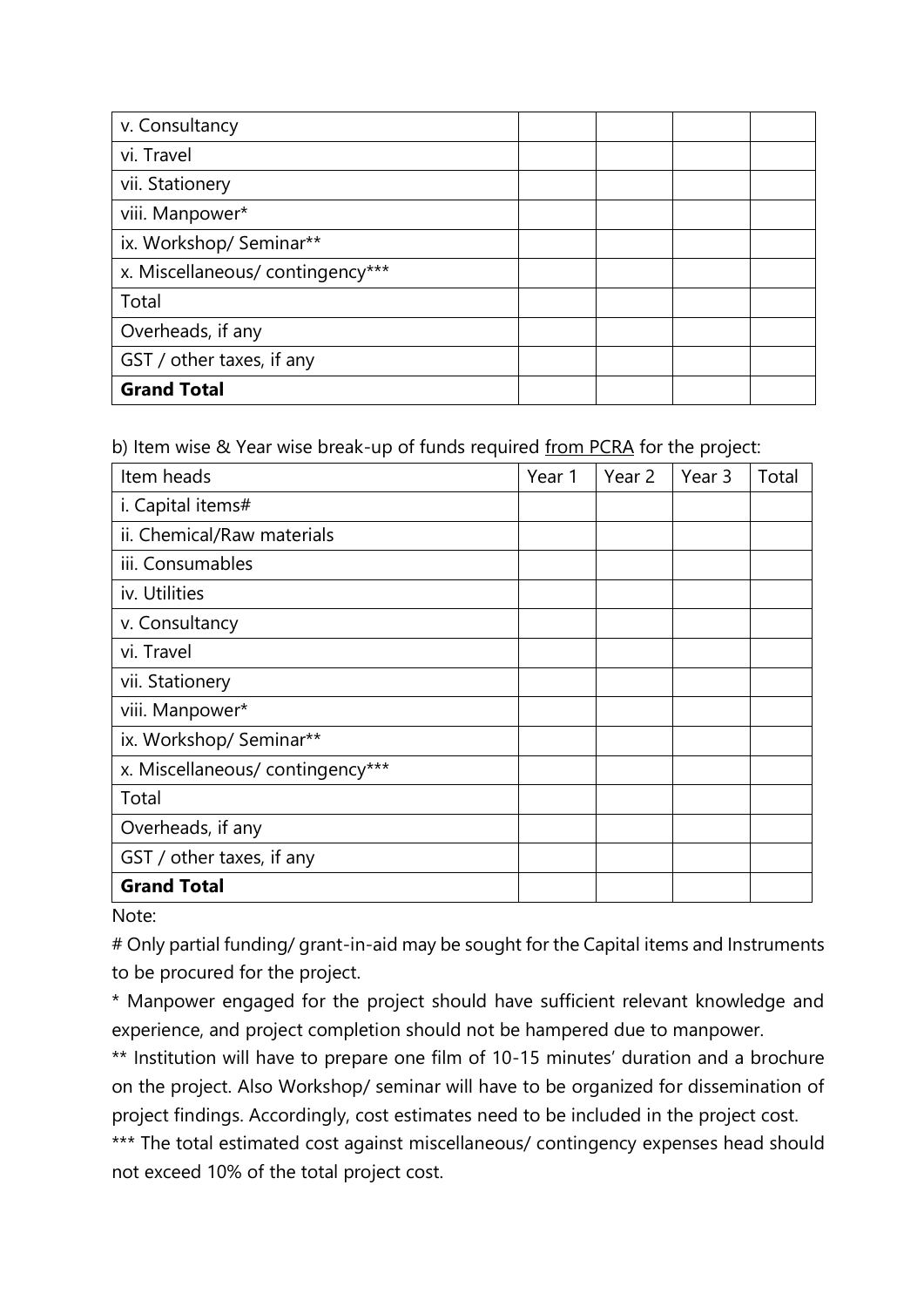- 11. Justification of the expenditure for additional Equipment / Consumables / Manpower / Travel
- 12. How much is the proposing institute willing to contribute towards project.
- 13. How much is the proposing institute willing to contribute towards beneficiaries.
- 14. How much energy savings is expected in a year on implementation of the project outcome?
- 15. What is the quantity and value of energy that is saved in the pilot plant till completion of project?
- 16. What are the existing equipment & instruments which proposing institute is going to utilize for the proposed project?
- 17. Confirm that detailed justification of manpower cost i.e. nos. of man-days & rate of man-days are indicated.
- 18. List of items to be purchased for execution of project with estimated cost of each.
- 19. Letters from at least two potential beneficiaries (with telephone nos, mobile nos, email) needs to be enclosed indicating their willingness to implement the outcome of project as pilot in their premises. Sharing of cost, whatever may be agreed, also to be indicated.
- 20. Out of the total cost of project, please indicate how much value of material is actually going to be used in the premises for energy efficiency.

# **C. PROPOSAL FOR COMMERCIALIZATION:**

Applicant to provide the following for commercialization of the project outcomes:

- 1. Names of parties/ entrepreneurs interested in acquiring the technology with contact details
- 2. Proposed technology transfer fee
- 3. Proposal for propagation of technology/ process equipment/appliances developed through seminars/consumer meets etc.

# **D. OTHER DETAILS:**

1. Please mention the type Institution / organization:

- ▶ National Research Lab (Govt. recognized)
- ▶ Council of Scientific and Industrial Research (CSIR) lab.
- $\triangleright$  Private Research Lab (Must be DSIR recognized. To submit registration No. with validity date of recognition by govt. authority).
- Educational Institute (should have a well-established research support system. A registration/ recognition/ accreditation/ certification from a government body is mandatory).